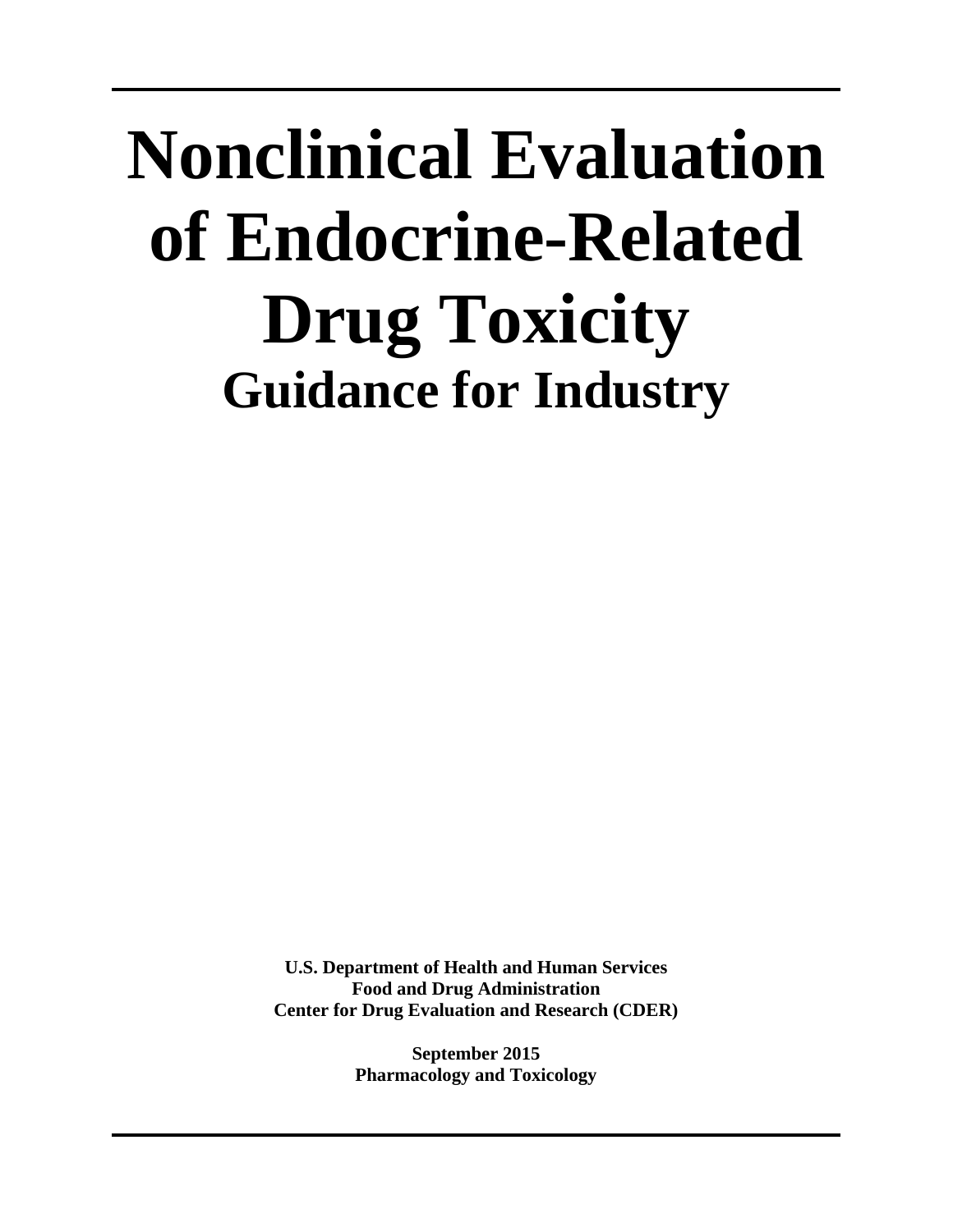# **Nonclinical Evaluation of Endocrine-Related Drug Toxicity Guidance for Industry**

*Additional copies are available from:* 

 *10001 New Hampshire Ave., Hillandale Bldg., 4th Floor Office of Communications, Division of Drug Information Center for Drug Evaluation and Research Food and Drug Administration Silver Spring, MD 20993-0002 Tel: 855-543-3784 or 301-796-3400; Fax: 301-431-6353; Email: druginfo@fda.hhs.gov http://www.fda.gov/Drugs/GuidanceComplianceRegulatoryInformation/Guidances/default.htm* 

> **U.S. Department of Health and Human Services Food and Drug Administration Center for Drug Evaluation and Research (CDER)**

> > **September 2015 Pharmacology and Toxicology**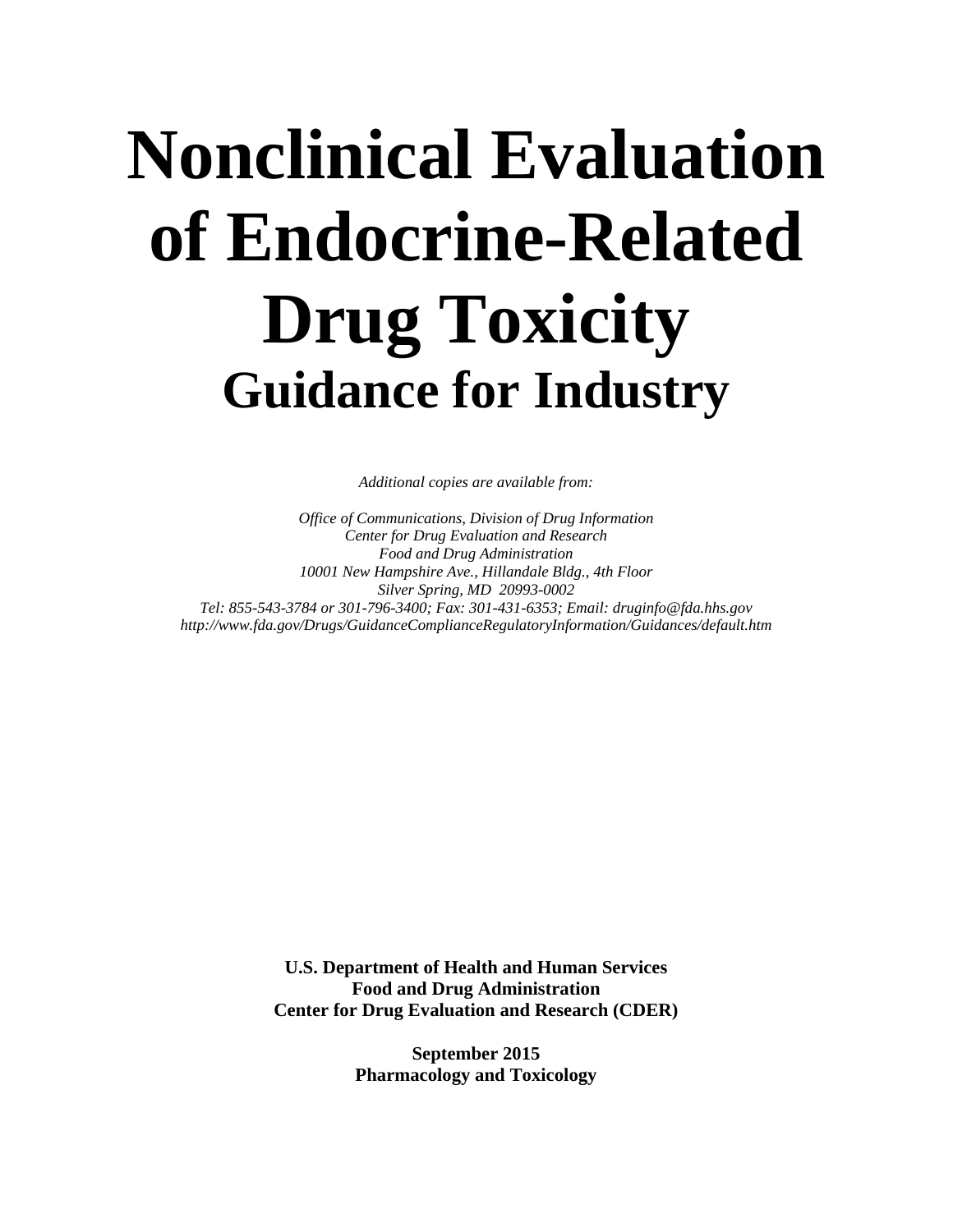## **TABLE OF CONTENTS**

| I.             |                                                                                       |  |
|----------------|---------------------------------------------------------------------------------------|--|
| II.            |                                                                                       |  |
| III.           |                                                                                       |  |
| A.             |                                                                                       |  |
| <b>B.</b>      |                                                                                       |  |
| C.             |                                                                                       |  |
| D.             |                                                                                       |  |
| Е.             |                                                                                       |  |
| IV.            | WHEN ADDITIONAL ASSESSMENT OF ADVERSE ENDOCRINE-RELATED                               |  |
| A.             |                                                                                       |  |
| <b>B.</b>      | Is the Drug Being Used in a Population not Studied in Standard Toxicity Studies?5     |  |
| $\mathbf{C}$ . | Is the Clinical Systemic Exposure to the Drug Near or Above the Exposure at the NOAEL |  |
|                |                                                                                       |  |
| V.             | <b>ADDITIONAL STUDIES FOR FURTHER ASSESSMENT OF ADVERSE</b>                           |  |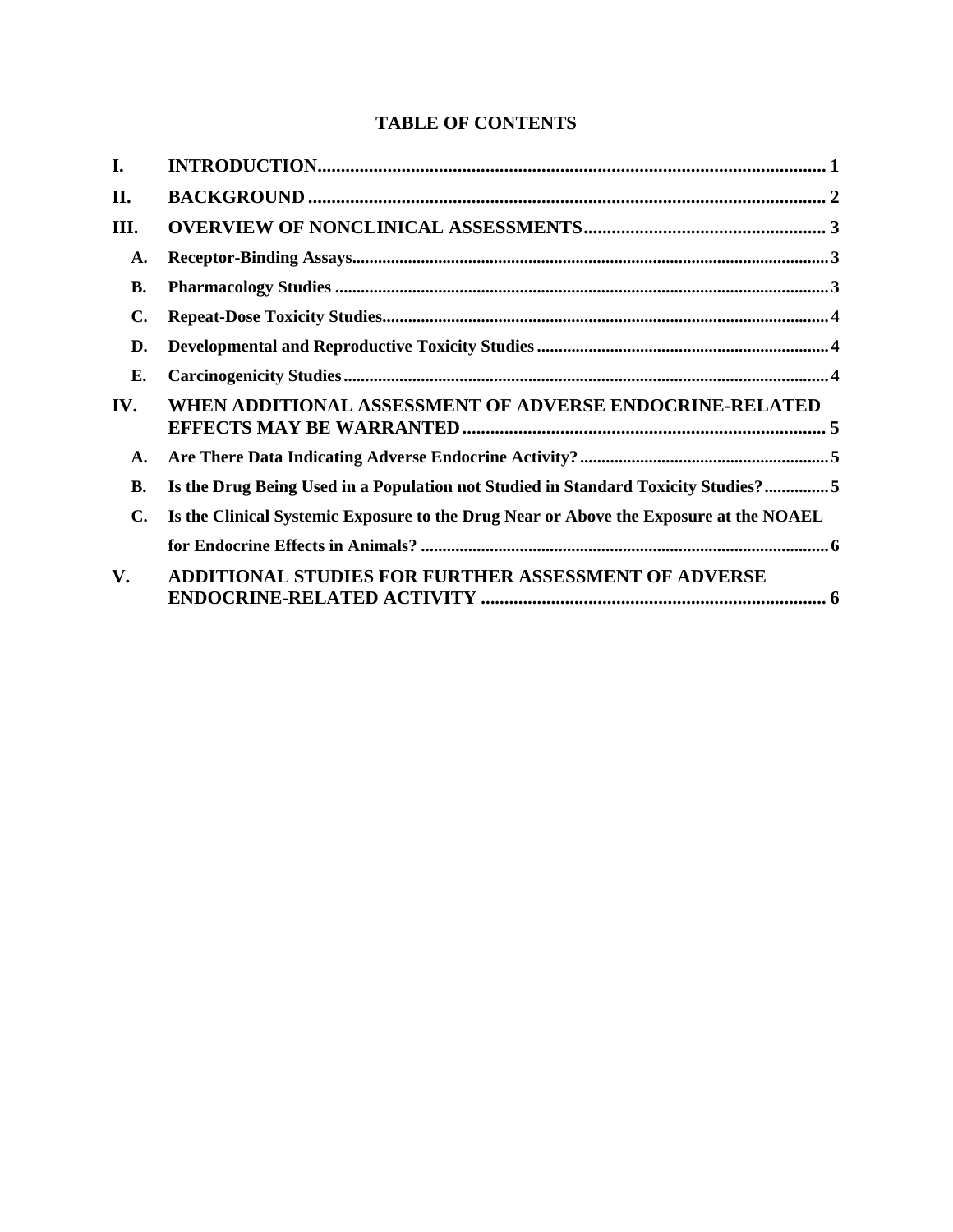## <span id="page-3-0"></span>**Nonclinical Evaluation of Endocrine-Related Drug Toxicity Guidance for Industry1**

This guidance represents the current thinking of the Food and Drug Administration (FDA or Agency) on this topic. It does not create any rights for any person and is not binding on FDA or the public. You can use an alternative approach if it satisfies the requirements of the applicable statutes and regulations. To discuss an alternative approach, contact the FDA staff responsible for this guidance as listed on the title page.

#### **I. INTRODUCTION**

for a drug to cause endocrine-related toxicity.<sup>2</sup> This guidance provides recommendations to sponsors of investigational new drug applications, new drug applications, and biologics license applications regulated by the Center for Drug Evaluation and Research (CDER) regarding nonclinical studies intended to identify the potential

The goals of this guidance are to:

- Describe how endocrine-related toxicity is assessed using the standard battery of nonclinical tests
- Identify situations in which additional studies should be considered to more fully characterize the endocrine-related toxicity of a drug

This guidance focuses on nonclinical testing designed to assess the potential for a drug to cause endocrine effects that are unintentional and adverse. It does not provide guidance relating to the development of drugs that are intended to interfere with the endocrine system to prevent or treat a particular disease or condition, and it does not provide detailed recommendations regarding clinical studies to investigate adverse endocrine-related activity. Environmental assessment issues are not covered in this guidance.

In general, FDA's guidance documents do not establish legally enforceable responsibilities. Instead, guidances describe the Agency's current thinking on a topic and should be viewed only

 $\overline{a}$ <sup>1</sup> This guidance has been prepared by the Office of New Drugs in the Center for Drug Evaluation and Research (CDER) at the Food and Drug Administration.

<sup>2</sup> For the purposes of this guidance, all references to *drugs* include both human drugs and therapeutic biological products unless otherwise specified.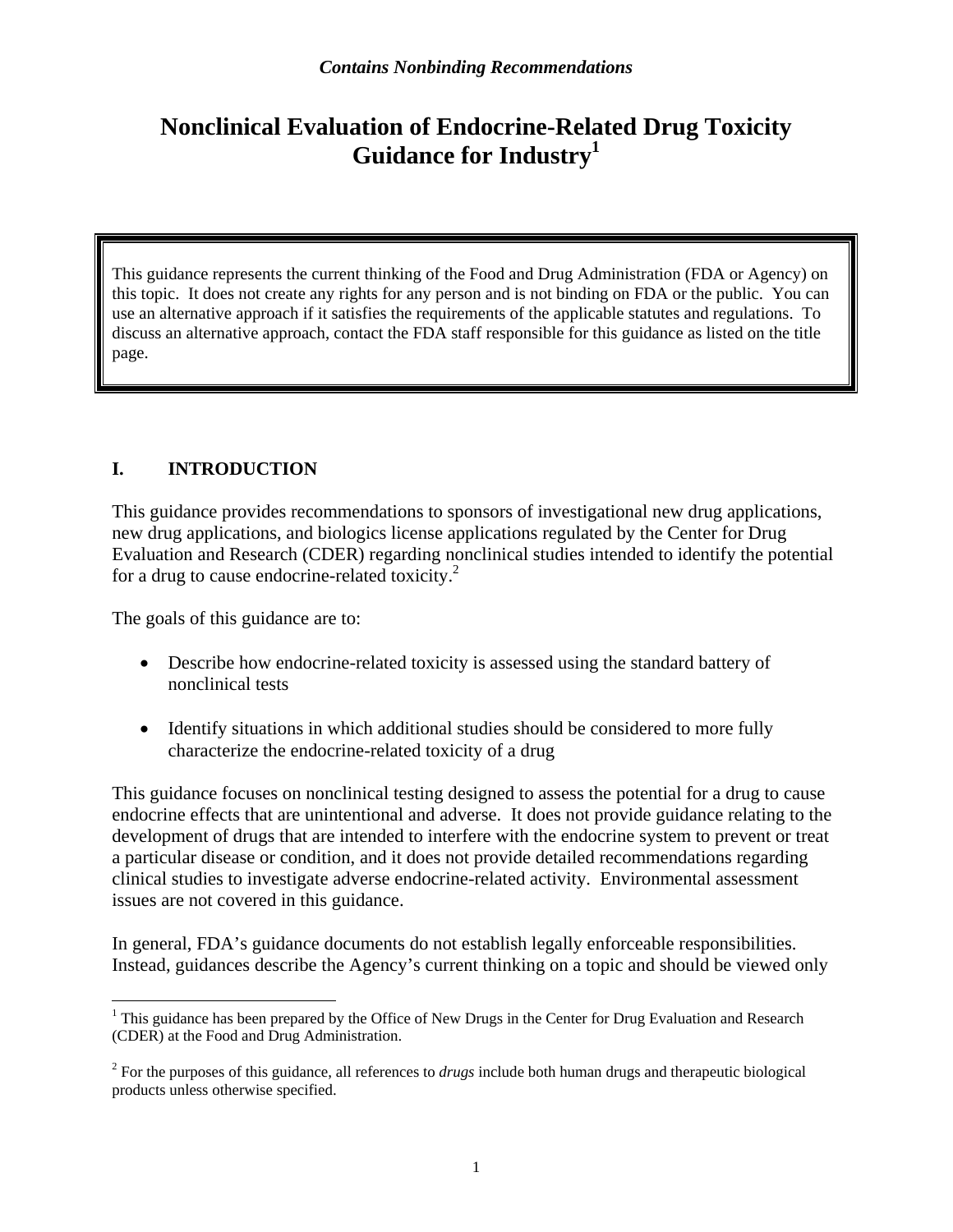<span id="page-4-0"></span>as recommendations, unless specific regulatory or statutory requirements are cited. The use of the word *should* in Agency guidances means that something is suggested or recommended, but not required.

#### **II. BACKGROUND**

Some compounds can interfere with the endocrine system of an organism or its progeny, resulting in adverse effects in one or more sensitive tissues. Compounds can do this through multiple mechanisms, including: (1) mimicking or enhancing the action of an endogenous hormone; (2) blocking a hormone receptor, thereby preventing the action of an endogenous hormone; or (3) affecting the synthesis, transport, metabolism, or excretion of an endogenous hormone. These effects may be intended, as in the case of oral contraceptives, or they may be an unintended side effect. For biologically significant effects to be produced, exposure needs to be sufficiently high at the target site and the substance needs to be of sufficient potency. It is noted that not all perturbations of the endocrine system are adverse. For pharmaceuticals, only effects seen at clinically relevant exposures are of concern.

Test articles that affect the endocrine system include, but are not limited to, those that alter the function of the sex hormones (e.g., estrogen and androgen), the hypothalamic-pituitary-adrenal hormones, and thyroid hormone, and the hormones involved in feedback regulation of endocrine systems (e.g., the gonadotropin-releasing hormone, corticotropin). The perturbation of endocrine systems potentially can cause a wide variety of adverse effects on development. Appropriate hormonal exposure during the different developmental stages is critical to normal development. Increased or decreased estrogenic or androgenic activity at inappropriate times can produce transient or permanent alterations in end-organ structure and/or function. For example, animal studies have shown that males exposed to antiandrogens during a specific perinatal period can be demasculinized in morphology, physiology, and behavior.

Endocrine-active compounds also can affect the nervous system through receptors expressed on neuroendocrine cells or on neurons. In rodents, for example, early developmental exposure to estradiol or testosterone establishes permanent sex-dependent brain morphology. Sexual differentiation is also regulated by metabolism of steroid hormones in the brain via enzymes controlling steroidogenesis such as CYP19A1 (P450 aromatase), which converts testosterone to estradiol. For example, in rodents, compounds that alter aromatase activity can cause an imbalance in sex hormones that result in altered sexual behavior.

It is important to assess drugs being developed for human use for their potential effects on hormonal systems. Nonclinical testing is appropriate for this assessment because endocrine systems are similar among vertebrates, and many species respond similarly with regard to their sensitivity to hormones. Based on review of recent literature and experience with drugs being developed for human use, including those that target the endocrine systems, it is possible to identify potential endocrine effects in drugs not intended to possess those activities. Endocrine effects in patient populations have been successfully predicted by standard nonclinical test batteries. The potential need for additional testing under specific circumstances is discussed in section IV.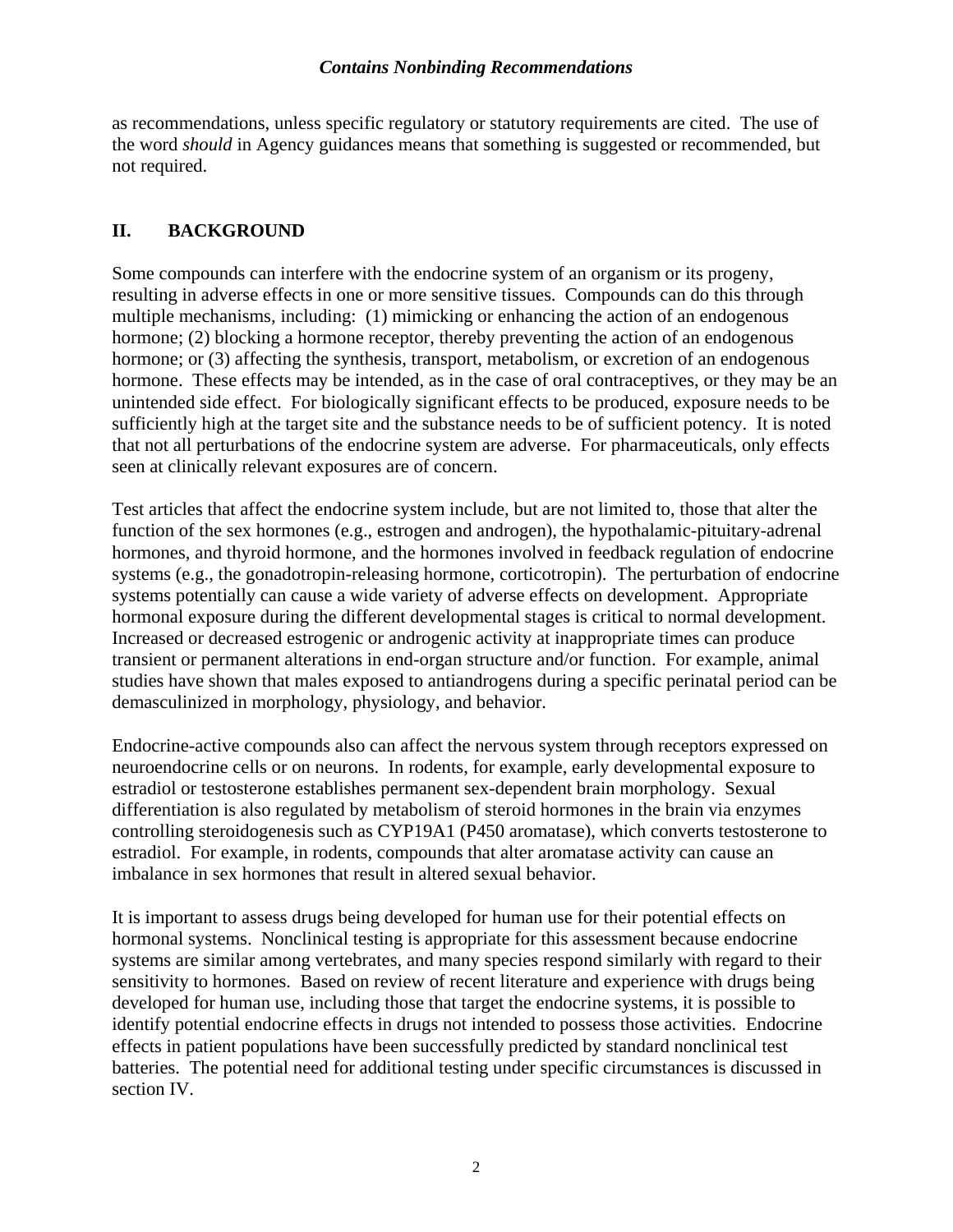#### <span id="page-5-0"></span>**III. OVERVIEW OF NONCLINICAL ASSESSMENTS**

As a part of the safety evaluation of drugs for human use, CDER recommends a standard battery of toxicity tests using study designs intended to identify potential toxicity (see the ICH guidances for industry *M3(R2) Nonclinical Safety Studies for the Conduct of Human Clinical Trials and Marketing Authorization for Pharmaceuticals* and *S6(R1) Preclinical Safety Evaluation of*  Biotechnology-Derived Pharmaceuticals).<sup>3</sup> A well-designed nonclinical testing program conducted using the recommended paradigm will detect clear adverse effects related to endocrine perturbation by drugs under development. If endocrine effects are identified, other factors such as the indication; target population; and route, duration, and level of exposure relative to the expected clinical exposure — will determine how to proceed (e.g., whether further nonclinical testing or clinical monitoring is appropriate or not warranted).

The typical nonclinical studies conducted during drug development are discussed below, with a focus on the information that the studies can provide about potential endocrine-related toxicity.

### **A. Receptor-Binding Assays**

Binding assays that include endocrine receptors can serve as an initial screen. A lack of binding does not rule out a potential endocrine effect (e.g., a drug that does not bind to a receptor still could affect synthesis or metabolism of a hormone, resulting in an indirect adverse endocrine effect). Similarly, if binding does occur, this does not provide conclusive evidence that the interaction will lead to a significant biological change. If a drug binds to an endocrine receptor, then additional testing — including in vitro studies and nonclinical in vivo functional assays can be used to characterize the interaction, if warranted.

Enzyme assays also can be used to screen for the potential of a drug to interfere with the endocrine system by altering the activity of certain enzymes. For example, some of the cytochrome P450 isozymes are involved in anabolism and catabolism of steroid hormones. These include CYP 11A1, 11B1, 11B2, 17A1, and 21A1, which act in steroid biosynthesis. Similarly, uridine diphosphate-glucuronosyltransferases in the liver metabolize circulating thyroid hormones.

#### **B. Pharmacology Studies**

 $\overline{a}$ 

Sponsors typically conduct nonclinical studies to assess intended pharmacologic effects, including studies on the effects of the drug in in vitro and in vivo models of disease. In some cases, the intended pharmacologic target of the drug can be within an endocrine-related pathway. The pharmacology studies can help characterize this endocrine activity.

 $3$  We update guidances periodically. To make sure you have the most recent version of a guidance, check the FDA Drugs guidance Web page at

http://www.fda.gov/Drugs/GuidanceComplianceRegulatoryInformation/Guidances/default.htm.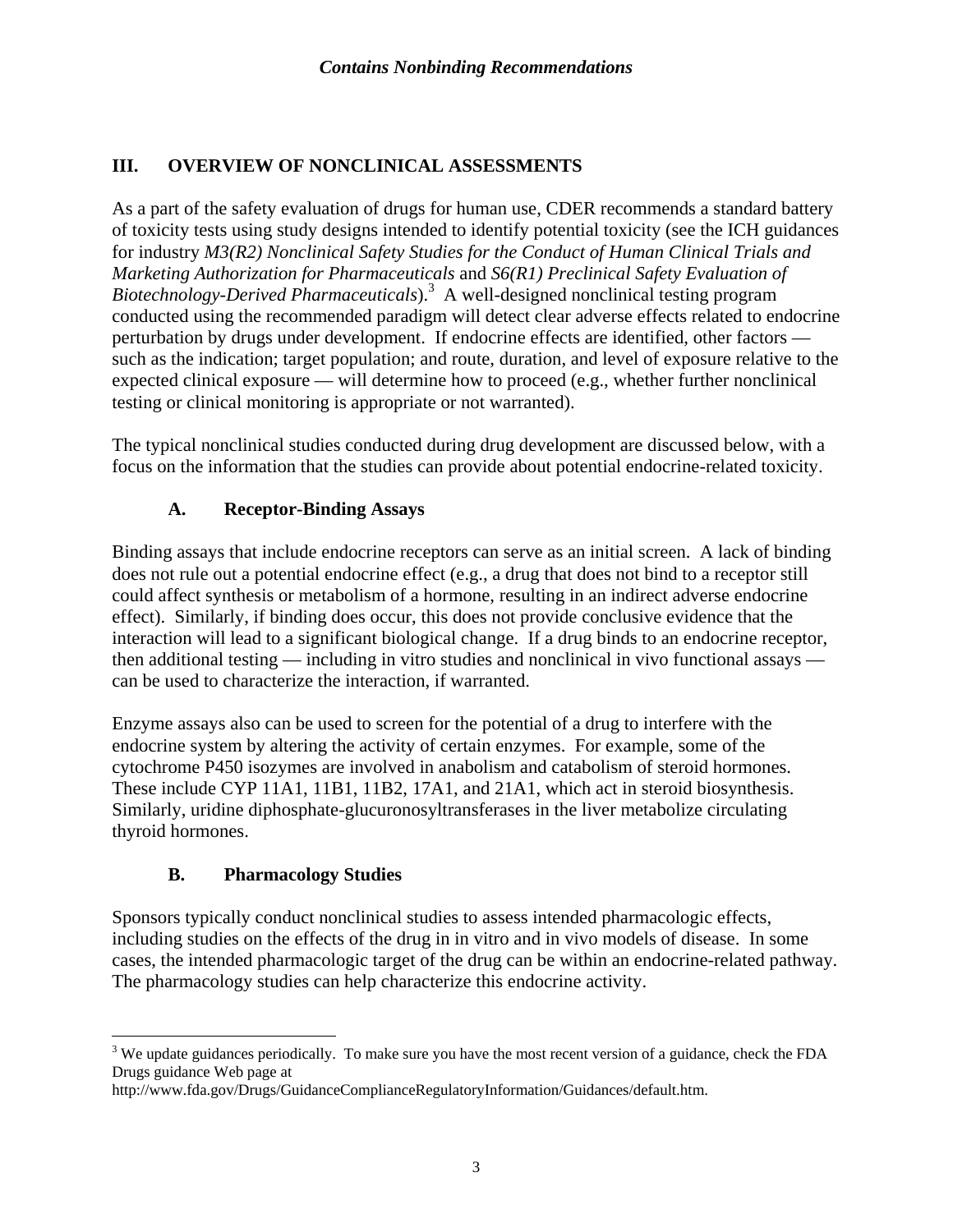## **C. Repeat-Dose Toxicity Studies**

<span id="page-6-0"></span>Nonclinical safety assessments for most new drugs include repeat-dose toxicology studies in two species.<sup>4</sup> For drugs intended to be used chronically, this typically means studies exposing two animal species to a wide range of doses of the test drug for up to 6 (rodent) or 9 (nonrodent) months. These studies generally include a variety of endpoints that can identify adverse endocrine-related activity. Changes in organ weight, gross organ pathology, clinical chemistry, and histopathology can all be indicative of particular endocrine effects.

Organs typically collected for gross and histopathological evaluation include endocrine-sensitive organs such as the thyroid gland, adrenal glands, reproductive organs, and pituitary gland. Changes observed can indicate potential adverse endocrine effects. For example, estrogenic drugs can produce effects such as increased ovarian and uterine weight, endometrial stimulation, mammary gland stimulation, decreased thymus weight and involution, and increased bone mineral density. Other hormone activities produce characteristic histological changes in target tissues. Sometimes a carefully selected hormonal analysis can provide a biomarker for clinical monitoring and risk assessment.

## **D. Developmental and Reproductive Toxicity Studies**

For most drugs, sponsors routinely conduct a battery of tests designed to determine if a drug potentially impairs fertility or affects embryo/fetal and neonatal development.<sup>5</sup> Some developmental stages (e.g., gestational, neonatal, peripubertal) are particularly sensitive to endocrine effects. Sensitive endpoints can include vaginal patency, preputial separation, and anogenital distance; for male offspring, sensitive endpoints can include nipple retention. The reproductive performance of offspring also can be important for detecting neuroendocrine effects. Standard developmental and reproductive toxicity studies generally capture gestational developmental time points effectively, but might not be adequate for evaluation of effects on postnatal development unless the neonates were dosed directly during the lactation period.

## **E. Carcinogenicity Studies**

Carcinogenicity studies conducted in rats and mice are another important source of information about the effects of chronically used drugs. Although the goal of these studies is to assess the drugs' carcinogenic potential, organ changes assessed by histopathology also give information about potential endocrine effects. For example, persistent disruption of the hypothalamicpituitary adrenal/gonadal/thyroidal axis(es) can result in various neoplasms. Histologic, organ weight, clinical chemistry, or hematologic data evaluated together can form recognized patterns of changes associated with hormonal effects that precede the neoplasm. Often the available data are sufficient to identify the hormonal axes involved.

 $\overline{a}$ 4 See the ICH guidances for industry *M3(R2) Nonclinical Safety Studies for the Conduct of Human Clinical Trials and Marketing Authorization for Pharmaceuticals* and *S6(R1) Preclinical Safety Evaluation of Biotechnology-Derived Pharmaceuticals*.

<sup>5</sup> See the ICH guidance for industry *S5 Detection of Toxicity to Reproduction for Medicinal Products.*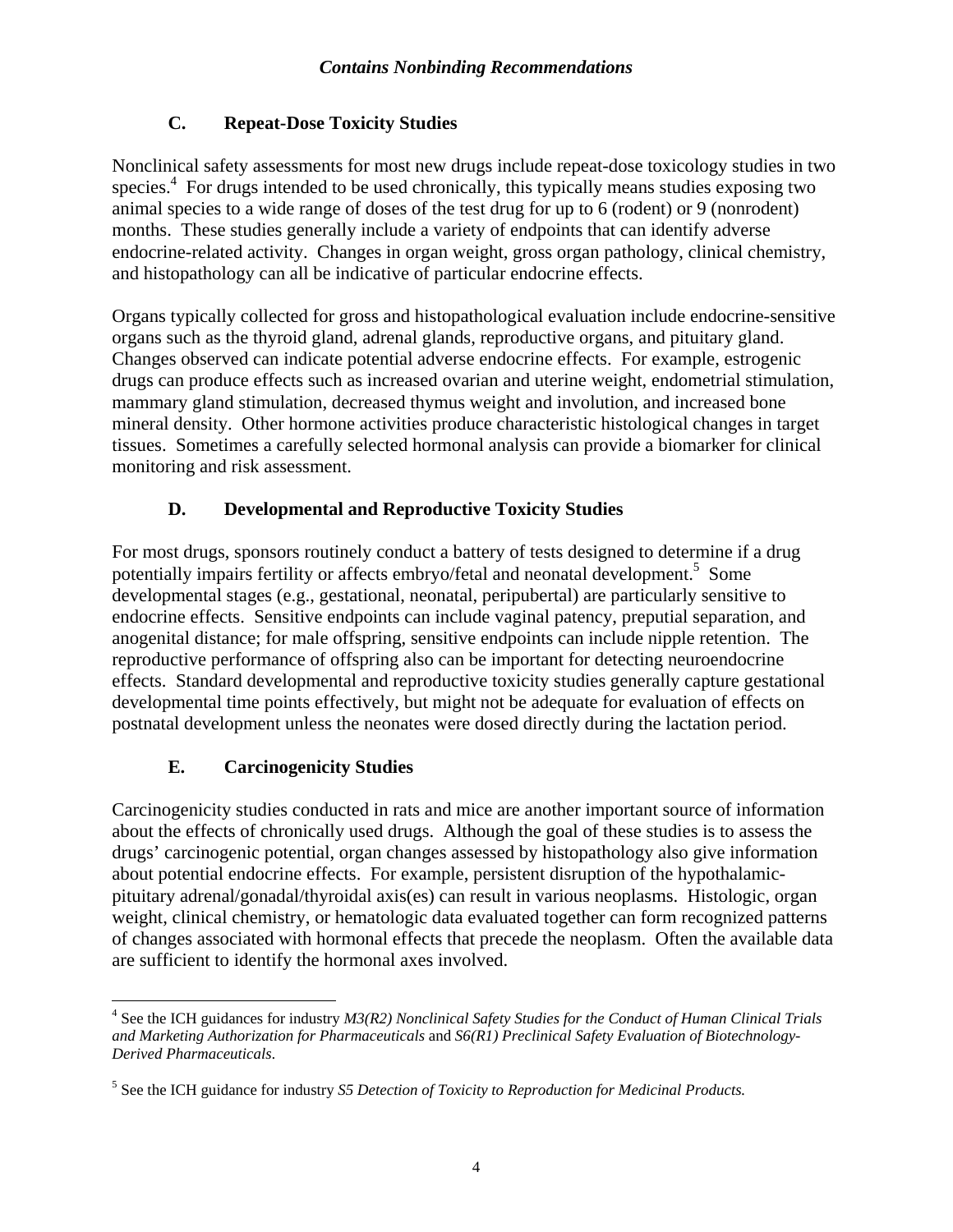#### <span id="page-7-0"></span>**IV. WHEN ADDITIONAL ASSESSMENT OF ADVERSE ENDOCRINE-RELATED EFFECTS MAY BE WARRANTED**

Standard nonclinical testing programs conducted in accordance with CDER's recommended paradigm generally are adequate to detect whether a drug has the potential to interfere with the endocrine system. As a part of this overall assessment, there are specific factors to consider that could suggest a need for additional investigation.

Sponsors should consider the following factors when deciding if the results of the standard nonclinical evaluation discussed above are adequate to evaluate the drug's adverse endocrinerelated effects or if additional assessment is warranted:

- Are there data on related compounds indicating that the drug or related compounds may have adverse endocrine-related effects?
- Is the drug proposed for use in a population not studied in standard toxicity studies?
- observed adverse effect level (NOAEL) for endocrine effects in animals? Is the clinical systemic exposure to the drug near or above the exposure at the no

These questions are further addressed below.

#### **A. Are There Data Indicating Adverse Endocrine Activity?**

When data (e.g., class effects, receptor binding) show a potential adverse endocrine-related effect, the sponsor should consider whether additional investigation is warranted. If the endocrine effect was expected based on the primary pharmacology or class of the drug and those class effects have been well characterized previously, additional endocrine-specific investigation might not be necessary. However, if it is not known whether under conditions of use the endocrine-related finding will be relevant to humans, additional studies sometimes can be warranted.

#### **B. Is the Drug Being Used in a Population not Studied in Standard Toxicity Studies?**

evaluate toxicity in juvenile animals can be important  $\frac{5}{5}$ Standard nonclinical studies are adequate for detecting adverse effects following in utero exposures and exposures to adults, but might not be adequate for detecting effects following exposures during the early postnatal period. Direct dosing during the early postnatal period should be conducted to ensure exposure during the postnatal period when insufficient exposure occurs during the lactation period. The endocrine changes experienced by juvenile animals can have long-term consequences not adequately demonstrated by studies conducted only in adult animals. When only adult animals have been tested, additional studies designed specifically to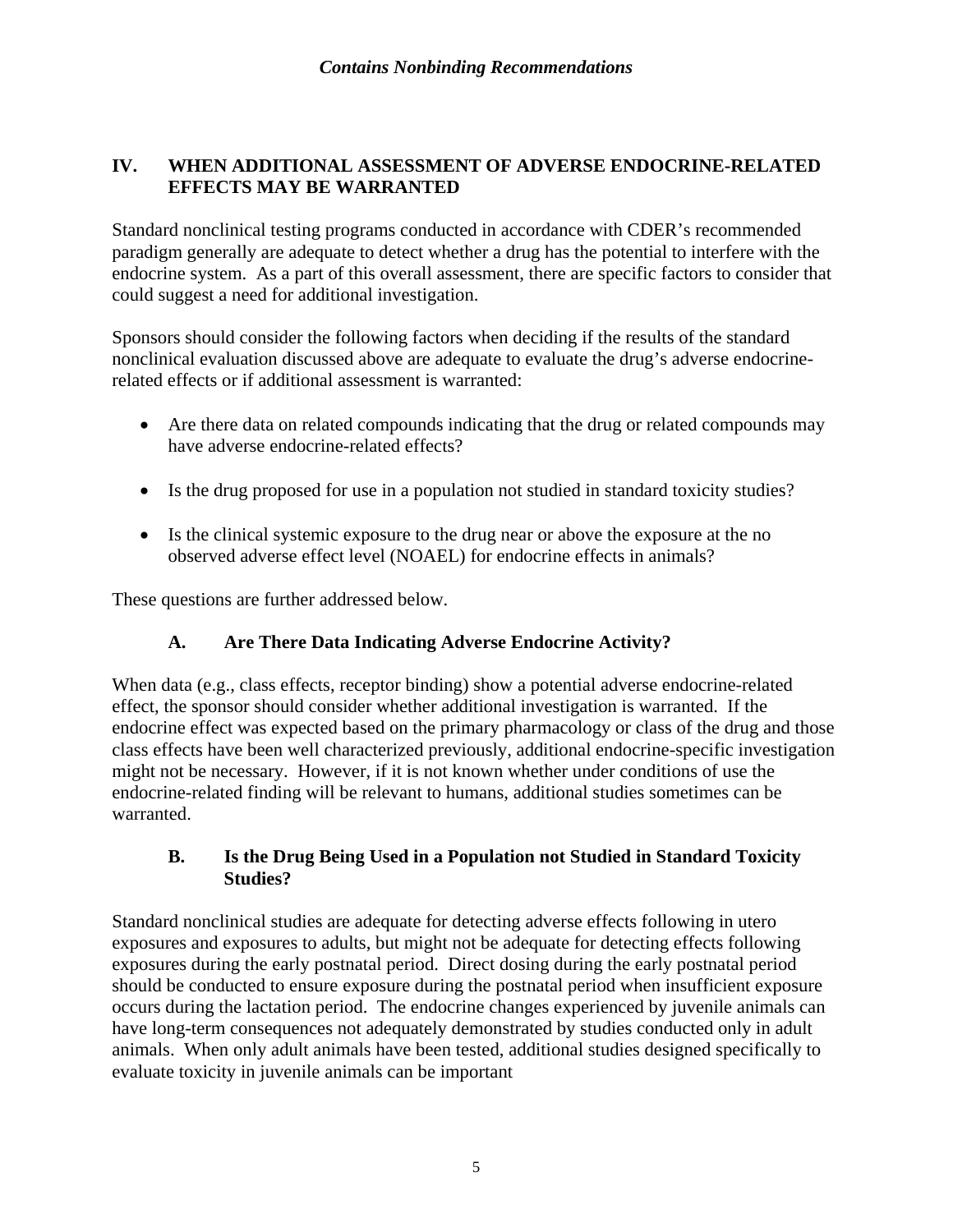#### <span id="page-8-0"></span>**C. Is the Clinical Systemic Exposure to the Drug Near or Above the Exposure at the NOAEL for Endocrine Effects in Animals?**

Sponsors should assess the exposure-response relationship of any potential endocrine activity identified in standard nonclinical studies. Those endocrine activities that occur in animals only at exposures substantially above (e.g., greater than 50 times) the human exposure usually do not warrant additional investigation. Additional assessment is likely to be appropriate only if human exposure is comparable to (or exceeds) the exposure level at which endocrine-related activity is observed in standard nonclinical studies and relevance to humans is not understood. Note that assessment of human exposure should take into consideration possible exposure to multiple drugs containing the same active agent (e.g., over-the-counter monograph active ingredients) or exposure to multiple agents having similar endocrine effects. This potentially can increase the risk compared to that of a single drug.

#### **V. ADDITIONAL STUDIES FOR FURTHER ASSESSMENT OF ADVERSE ENDOCRINE-RELATED ACTIVITY**

As previously discussed, the FDA has concluded that the standard battery of nonclinical tests for new drugs detects relevant adverse endocrine-related effects in almost all cases. Based on a thorough evaluation of the totality of data from the standard battery of nonclinical tests and the factors identified in section IV, sponsors should determine whether the assessment of adverse endocrine-related activity is adequate or whether additional studies should be conducted to further characterize potential endocrine effects. Sponsors should consider whether risk for adverse endocrine-related activity can be expected at clinical exposures. In situations where there is a large exposure margin, no additional studies may be necessary.

If further studies are warranted, sponsors can consider the following additional assessments:

*Mechanistic Studies.* Results of standard studies demonstrating evidence of adverse endocrine effects may trigger questions on mode of action and human relevance that could be addressed by mechanistic studies. For example, if changes in endocrine tissues are noted in a standard study, the role of inhibition or induction of P450 isozymes might be appropriate to explore, because such inhibition or induction can be a mechanism by which drugs alter hormone levels in animals. These mechanisms might not be relevant for the drug in humans. If the relevance to humans of an endocrine signal is important for a regulatory decision, the sponsor can consider whether mechanistic studies in alternative animal models may be informative.

*Nonclinical Juvenile Studies.* Juvenile animal studies can be helpful in addressing the longterm endocrine effects from acute or continuous exposure for those drugs administered to neonates and pediatric patients, when these effects cannot be adequately predicted from adult animals.

*Clinical Studies***.** As an alternative to, or in addition to, supplemental nonclinical assessment of endocrine toxicity, inclusion of endocrine endpoints (e.g., hormone levels) in clinical